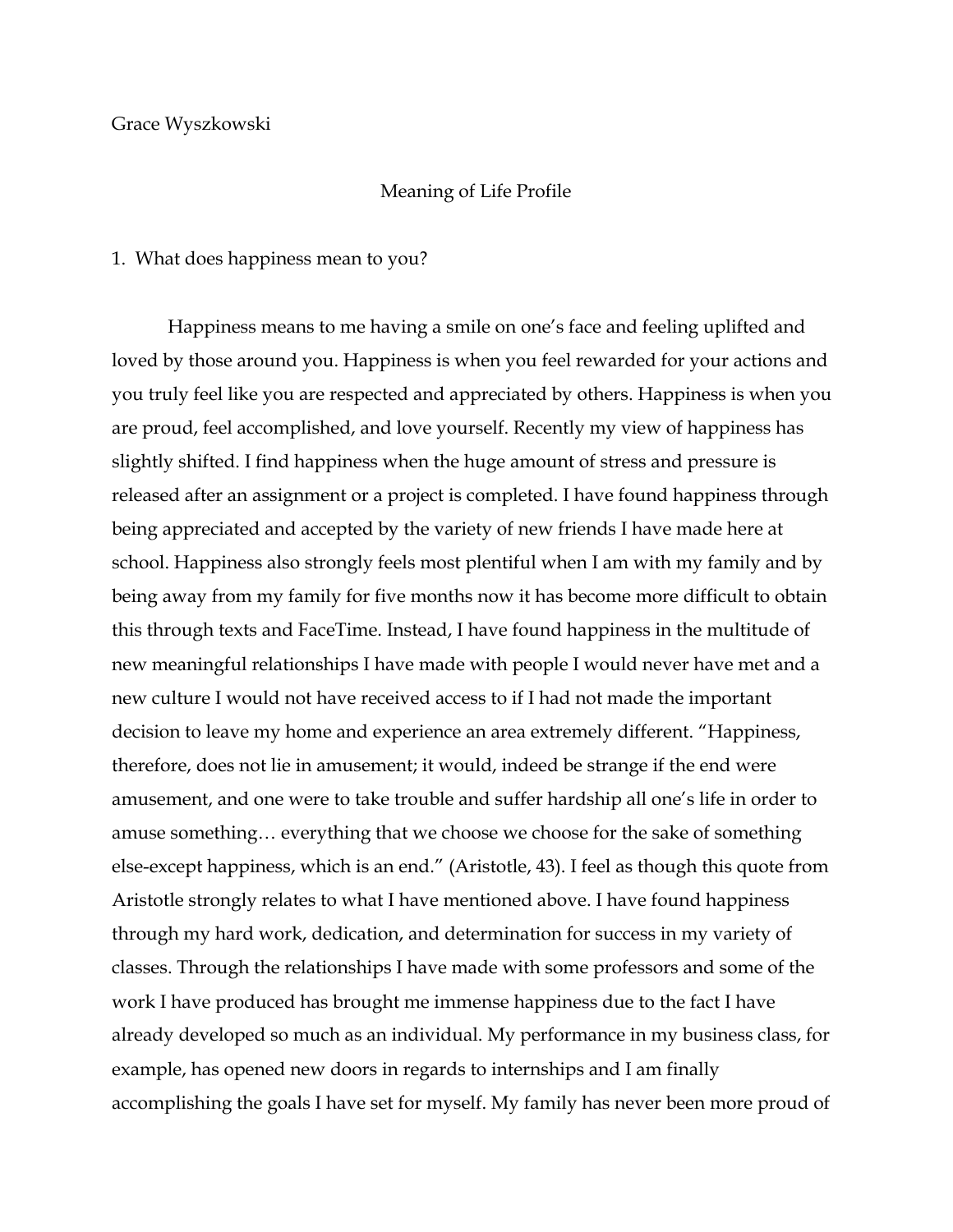me and I have, in that way, found happiness. Happiness means to me the bright feeling of accomplishment and pride after tireless work and effort.

2. A truly fulfilling, beautiful life must include…

A truly fulfilling, beautiful life must include laughter, accomplishment, reward, and love. A beautiful and fulfilling life is one where someone has accomplished the goals they have set for themselves, are surrounded by people who love them, and is filled with moments of laughter and good memories. "It is among good men that trust and the feeling that 'he would never wrong me' and all the other things that are demanded in true friendship are found." (Aristotle, 42). I have already created various friendships where I feel that both I and the other individual respect each other. Being able to trust the new friends I have made while being here has helped me learn important information about how to prepare living in a new environment. Most importantly, the trust I share with my roommates has really helped me transition into this new life. They help make my life more beautiful by supporting me, being there for me when I need help, and sharing many moments of pure bliss simply by laughing and having a great time. Lastly, it is where you have finally arrived to your destination and you feel as though you have completed what you were meant to do on this planet.

3. Do you agree with the idea that people are fully responsible for where they end up in life? Why or why not?

I do not agree with the idea that people are fully responsible for where they end up because, in my opinion, there are many outside factors that can influence the path, opportunities, and abilities of a person. For example, if someone is hindered from going a sports team because their family doesn't have huge influence on the community, not because of their athletic abilities, then it is people's personal preferences that are getting in the way of this individual. Overall, I believe people are mostly responsible for where they end up, but many outside factors can and will influence their path to success or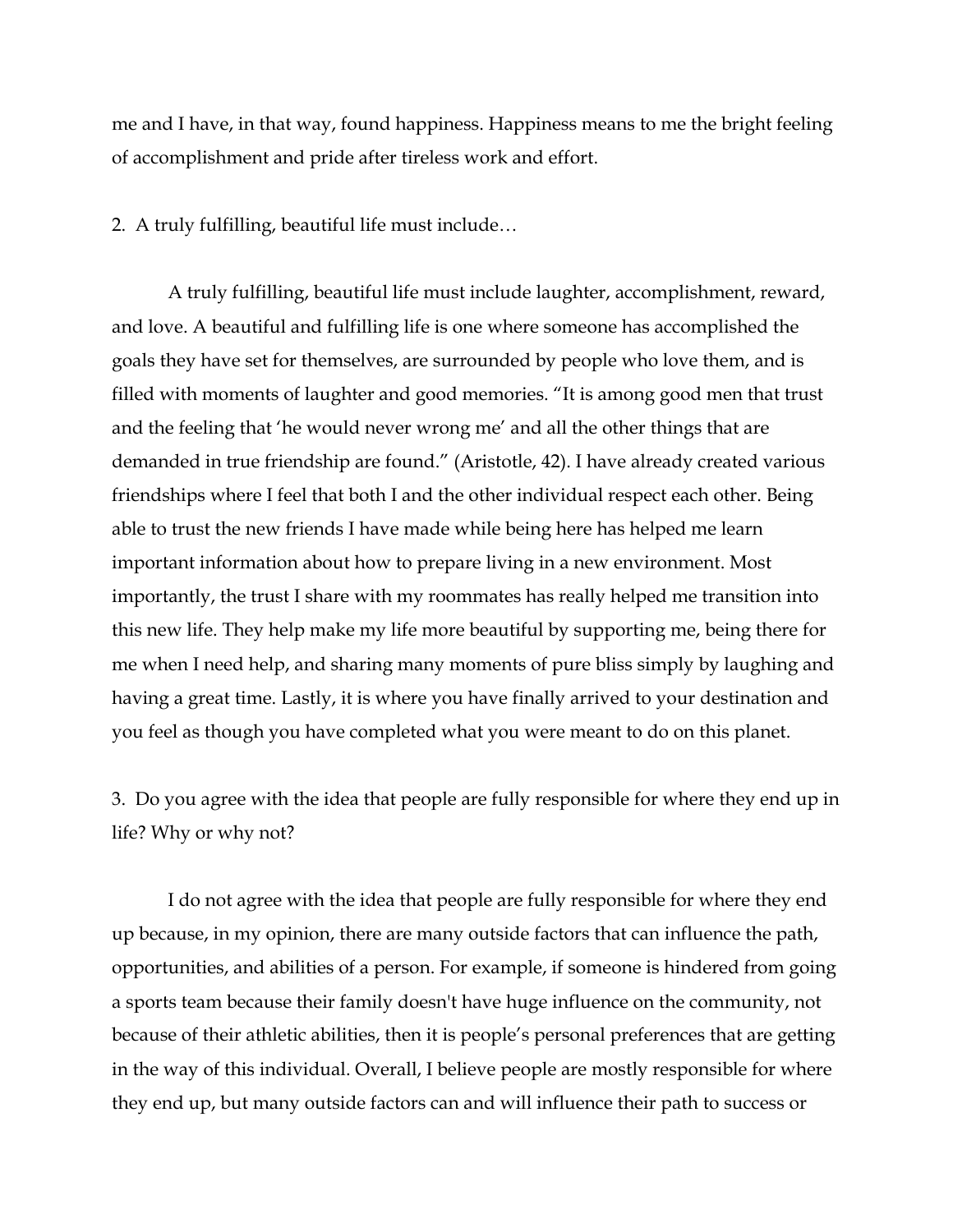happiness. Currently I still agree primarily with what I had said previously, however, I have learned that my individual actions have had a greater impact on my performance of my life. My ability to time manage, focus in class, and approach different people have been the strongest factors on how I succeed in things. As Epicurus said, "Let no one be slow to seek wisdom when he is young nor weary in the search of it when he has grown old." (*Letter to Menoeceus*, 46) I have confided in older friends, my parents, and professionals for advice on how to prepare for what I have ahead of me. This has truly been one of the most valuable lessons I have learned, to ask for help. Through this communication it has enabled me to become more wise about my actions and in turn allows for me to have an influence on where I end up in the future.

## 4. Where would you like to see yourself in about 10 years?

In 10 years I see myself working at a big interior design firm where I have an important leadership position and I am respected and liked by my peers and clients. I see myself staying up north and being in a big city where many opportunities will present themselves to me as a talented interior designer. I also see myself in a happy relationship, though I'm not sure about marriage it depends on how successful I have been. I hope that I will be surrounded by great friends and still maintain a good relationship with my family who live so far away. I believe that if in 10 years I am a successful designer then I will be happy and feel rewarded that all my hard work of networking with interior designers, attending different workshops, and graduating from a CIDA accredited university will have truly paid off. I also believe that through the continuation of a peaceful mindset and politeness to everyone I encounter will enable me to get to this point in ten years. "A blessed and indestructible being has no trouble himself and brings no trouble upon any other being; so he is free from anger and partiality…" (Epicurus, 48). I feel as though once I have reached the top of my line in work, backing away from anger and partiality will allow me to become more successful and respected by my peers. It will help me in later than 10 years to eventually own my own firm and have a huge pool of clientele and employees who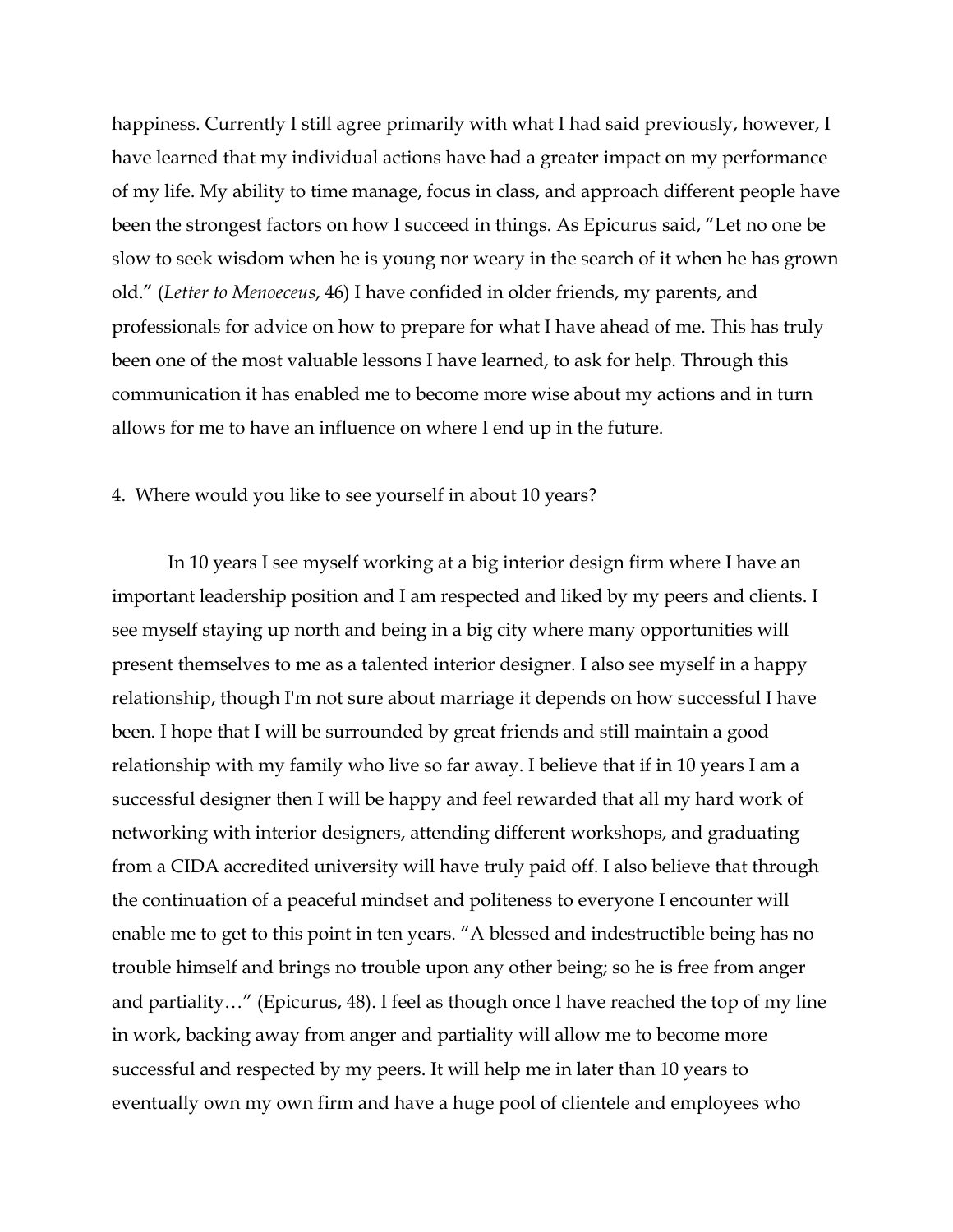respect and admire my work for various individuals and if I were to show those two characteristics, it would only hinder my growth.

5. Has your current college experience impacted the way you view yourself?

Yes, I believe that through the difficulties I have faced, the variety of new opportunities given my way, and the new friendships I have made this past year. I originally viewed myself as extremely independent, however, I have realized there is a limit on how well I do being separated from my family and friends. I have finally experienced homesickness and missing my family so much makes me think I am not as strong as I originally thought I was. However, it has also being refreshing to learn that I would still love the place I grew up. I moved away because I was not fond of the people and the atmosphere and I thought I would never want to go back and have to deal with it all over again. However, now I find myself counting down the days to go home. "Dreams have neither a divine nature nor a prophetic power, but they are the result of images that impact us." I have been living my dream of being away from these unsettling "images" or where I grew up where I felt unfit for the community and I think that this in turn has led to a great deal of happiness I have experienced living in Boston. But still, I have learned that perhaps I need a small dose of what I grew up with in order to feel more rounded and prepared for what life might have in store for me.

6. What doubts have you had since starting college?

To start off with Leo Tolstoy, "'What will come of what I am doing today or shall do tomorrow? What will come of my whole life?" These are two questions I have been asking myself ever since I started off with college. These questions dictate how I manage my time, plan what classes to take for next year, and determine what path I want to set for myself to accomplish. I have doubted my minor even my major due to the classes I have been taking. I have so far accomplished a class that was so taxing on my anxiety levels and made me question whether or not I had even chosen the right